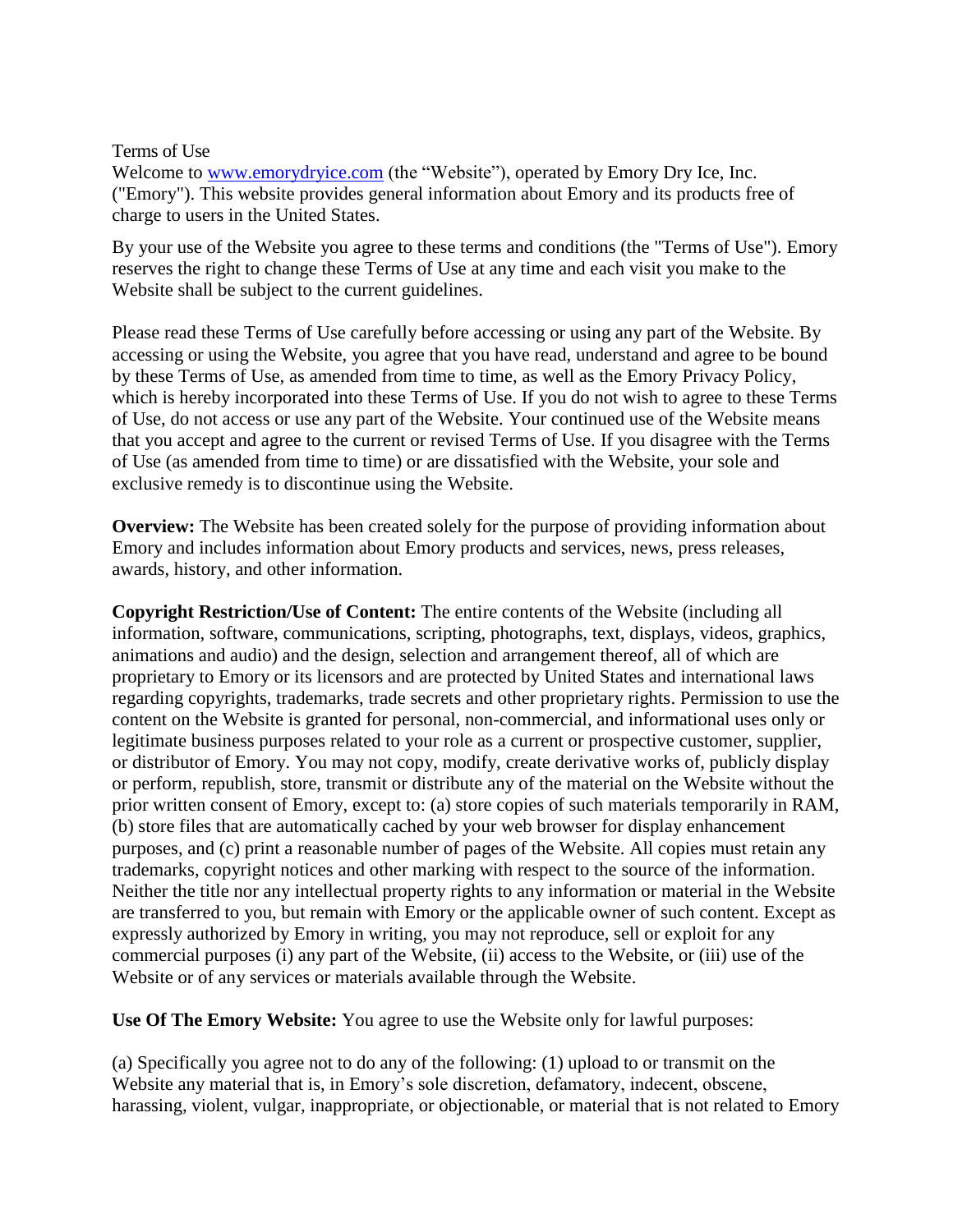products, or any material that is, or may be, protected by copyright, without permission from the copyright owner; (2) use the Website to violate the legal rights (including the rights of publicity and privacy) of others or to violate the laws of any jurisdiction; (3) intercept or attempt to intercept electronic mail not intended for you; (4) misrepresent an affiliation with any person or organization; (5) upload to or transmit on the Website any advertisements or solicitations of business; (6) restrict or inhibit use of the Website by others; (7) upload or otherwise transmit files that contain a virus or corrupted data; (8) collect information about others (including e-mail addresses) without their consent; (9) download a file or software or include in a message any software, files or links that you know, or have reason to believe, cannot be distributed legally over the Website or that you have a contractual obligation to keep confidential (notwithstanding its availability on the Website); (10) post "spam," transmit chain letters or engage in other similar activities; or (11) engage in any other conduct that restricts or inhibits anyone's use or enjoyment of the Website, or which, as determined by Emory, may harm Emory or users of the Website or expose them to liability.

(b) Any content and/or opinions uploaded, expressed or submitted to a message board, chatroom or any other publicly available section of the Website (including password-protected areas), and all articles and responses to questions, other than the content provided by Emory, are solely the opinions and responsibility of the person or entity submitting them and do not necessarily reflect the opinions of Emory. Emory cannot guarantee the identity of any other users with whom you may interact in the course of using the Website or the authenticity of the data provided by other users. Emory will not be liable for any errors or omissions in such content. You understand and acknowledge that you are responsible for whatever content you submit, and you, not Emory, have full responsibility for such content, including its legality, reliability and appropriateness. By uploading or otherwise transmitting material to any area of the Website, you warrant that the material is your own or is in the public domain or otherwise free of proprietary or other restrictions and that you have the right to post it to the Website. You grant to Emory the right to use all content you upload or otherwise transmit to the Website in any manner Emory chooses, including, but not limited, to copying, displaying, performing or publishing it in any format whatsoever, modifying it, incorporating it into other material or making a derivative work based on it.

(c) Emory reserves the right, but does not assume any responsibility, to (1) remove any material posted on the Website which Emory, in its sole discretion, deems inconsistent with its policies and procedures with respect to the relevant online forum, including any material Emory has been notified, or has reason to believe, constitutes a copyright infringement; and any material that is not related to the relevant discussion or chat forum; (2) terminate any user's access to all or part of the Website; and (3) reformat, excerpt or translate any content submitted by you. However, Emory can neither review all material before it is posted on the Website nor ensure prompt removal of objectionable material after it has been posted. Accordingly, Emory assumes no liability for any action or inaction regarding transmissions, communications or content provided by third parties. Emory reserves the right to take any action it deems necessary to protect the personal safety of users of the Website and the public; however, Emory has no liability or responsibility to anyone for performance or nonperformance of the activities described in this paragraph.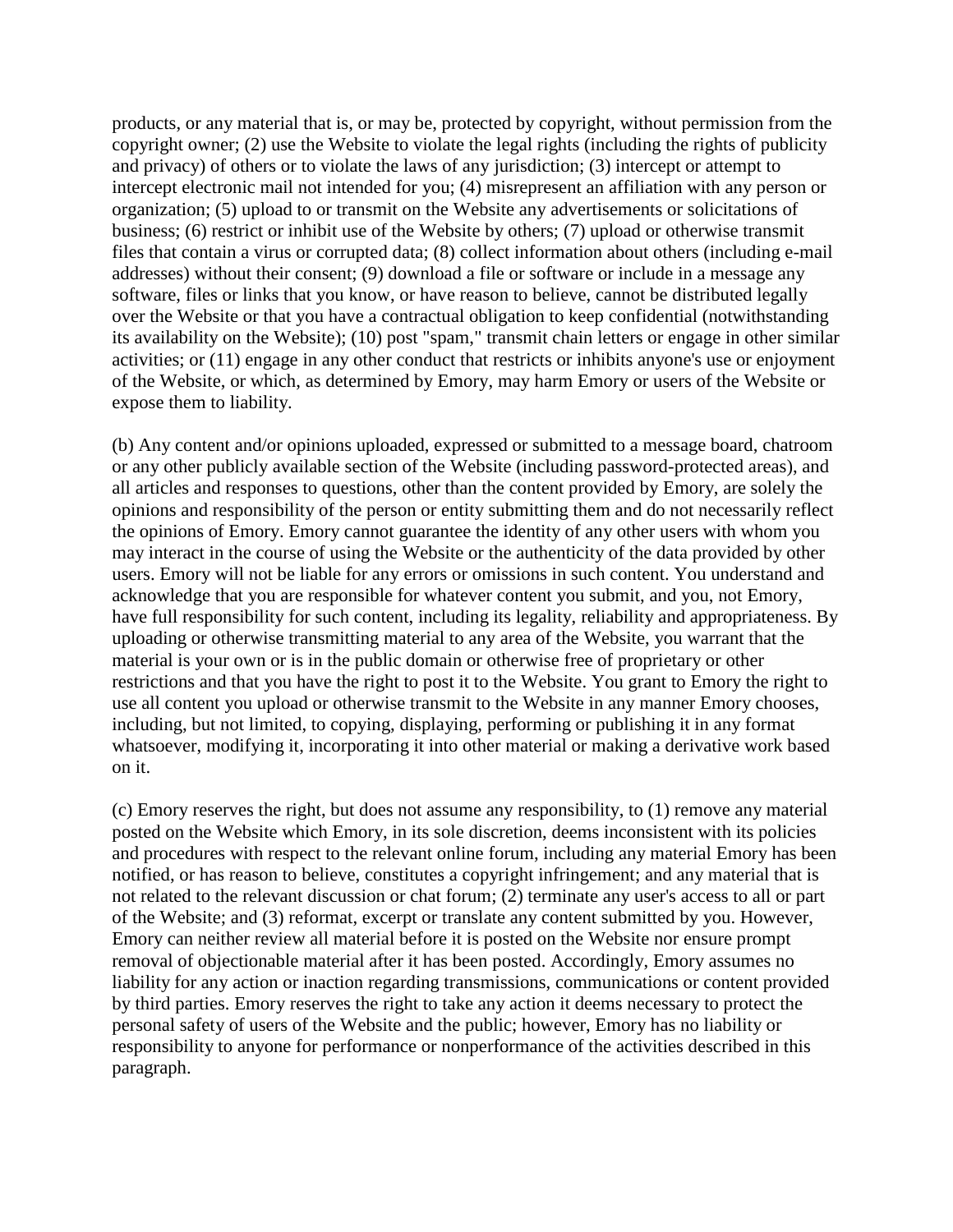(d) Your failure to comply with the provisions of (a) or (b) above may result in the termination of your access to the Website and may expose you to civil and/or criminal liability.

**Trademarks:** The term "Emory" is a trademark and the Emory logo and all related product and service names, designs and slogans are Emory trademarks. You may not use such marks without Emory's prior written permission. All other names, brands and marks are used for identification purposes only and may be trademarks or registered trademarks of their respective owners.

**Dealings with Distributors and Other Merchants:** If you choose to correspond, participate in a promotion or engage in transactions with any distributor or other merchant found on or through the Website, you acknowledge and agree that Emory is not a party to, and will not be responsible for, your interaction with such distributor, including its treatment of your information and the terms and conditions applicable to any transaction between you and the distributor or merchant. The terms of your interaction with any distributor or other merchant are solely between you and such distributor or merchant. You agree that Emory will have no responsibility or liability for any loss or damage of any kind that you may suffer as the result of any such interaction or the presence of such distributor or merchant on the Website.

**Disclaimer:** You assume all responsibility and risk for the use of the Website. Emory does not assume any liability for the materials, information and opinions provided on, or available through, the Website (the "Site Content"). Any of the Site Content may include technical inaccuracies or typographical errors. Emory has the right to make changes and updates to the Site Content without prior notice. Neither the Site Content nor any advice or information given by Emory or its employees shall create any warranty. Reliance on such advice, information or the Site Content is solely at your own risk, including without limitation any safety guidelines, resources or precautions related to the installation, operation, maintenance or repair of Emory equipment or any other information related to safety that may be available on through the Website. Emory disclaims any liability for injury or damages resulting from the use of thereof.

THE WEBSITE, THE SITE CONTENT AND THE PRODUCTS AND SERVICES PROVIDED ON OR AVAILABLE THROUGH THE WEBSITE ARE PROVIDED ON AN "AS IS" AND "AS AVAILABLE" BASIS, WITH ALL FAULTS. NEITHER EMORY NOR ANY PERSON ASSOCIATED WITH EMORY MAKES ANY WARRANTY OR REPRESENTATION WITH RESPECT TO THE QUALITY, ACCURACY, COMPLETENESS, USEFULNESS OR AVAILABILITY OF THE SITE CONTENT OR THE WEBSITE. SPECIFICALLY, BUT WITHOUT LIMITING THE FOREGOING, NEITHER EMORY NOR ANYONE ASSOCIATED WITH EMORY WARRANTS OR REPRESENTS THAT THE WEBSITE, THE SITE CONTENT OR THE SERVICES PROVIDED ON OR THROUGH THE WEBSITE WILL BE ACCURATE, RELIABLE, ERROR-FREE OR UNINTERRUPTED; THAT DEFECTS WILL BE CORRECTED; THAT THE WEBSITE OR THE SERVER THAT MAKES IT AVAILABLE ARE FREE OF VIRUSES OR OTHER HARMFUL COMPONENTS; OR THAT THE WEBSITE WILL OTHERWISE MEET YOUR NEEDS OR EXPECTATIONS. EMORY DISCLAIMS ALL WARRANTIES OF ANY KIND, EXPRESS OR IMPLIED, INCLUDING ANY WARRANTIES OF MERCHANTABILITY, FITNESS FOR A PARTICULAR PURPOSE AND NON-INFRINGEMENT. Because some jurisdictions do not allow this exclusion, the above limitations may not apply to you.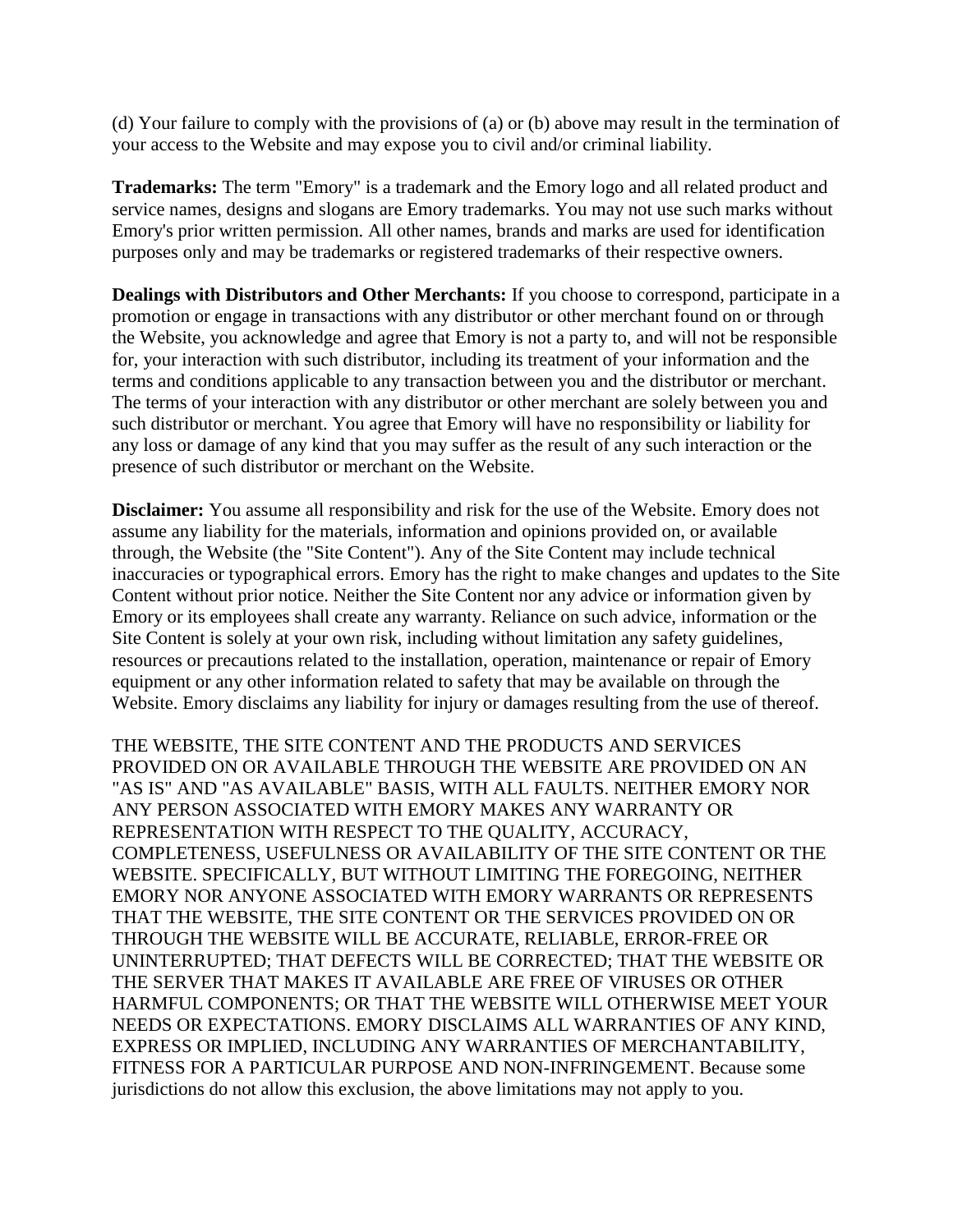Some Site Content is intended only to assist you with financial decisions and is broad in scope and does not consider your individual situation. Your individual situation is unique and the information and advice may not be appropriate for your situation. Accordingly, before making any final decisions or implementing any strategy, you should obtain additional information and advice of your financial advisors and other advisors who are fully aware of your individual circumstances.

**Limitation of Liability:** Emory shall not be liable for any damages of any kind whatsoever arising out of your reliance on the information on the Website. Emory assumes no responsibility and shall not be liable for any damages resulting from viruses that may affect your computer equipment, software, data or other property on account of your access to, use of, or browsing on the Website or any other linked Websites on or in the Internet generally or your downloading of any materials, data, text, images, video or audio from the Website or any linked Website or the Internet generally.

IN NO EVENT WILL EMORY, ITS LICENSORS, SUPPLIERS, OR OTHER THIRD PARTIES MENTIONED BE LIABLE TO ANY PARTY FOR ANY DAMAGES OF ANY KIND, UNDER ANY LEGAL THEORY, ARISING OUT OF OR IN CONNECTION WITH YOUR USE OF, OR INABILITY TO USE, THE WEBSITE, THE SITE CONTENT, ANY SERVICES PROVIDED ON OR THROUGH THE WEBSITE OR ANY LINKED SITE, INCLUDING ANY DIRECT, INDIRECT, INCIDENTAL, SPECIAL, CONSEQUENTIAL OR PUNITIVE DAMAGES, INCLUDING, BUT NOT LIMITED TO, PERSONAL INJURY, LOST PROFITS OR DAMAGES RESULTING FROM DELAY, INTERRUPTION IN SERVICE, LOST DATA, LOSS OF USE, VIRUSES, DELETION OF FILES OR ELECTRONIC COMMUNICATIONS, OR ERRORS, OMISSIONS OR OTHER INACCURACIES IN THE WEBSITE OR THE SITE CONTENT, WHETHER OR NOT THERE IS NEGLIGENCE BY EMORY AND WHETHER OR NOT EMORY HAS BEEN ADVISED OF THE POSSIBILITY OF ANY SUCH DAMAGES. IF YOUR USE OF THE MATERIALS, INFORMATION OR SERVICES FROM THE WEBSITE RESULTS IN THE NEED FOR SERVICING, REPAIR OR CORRECTION OF EQUIPMENT OR DATA, YOU ASSUME ALL COSTS THEREOF.

EMORY HOLDS THAT THE PROVISIONS OF THE "DISCLAIMER" AND "LIMITATION OF LIABILITY" SECTIONS ARE FOR THE BENEFIT OF THIRD PARTIES IN TRUST FOR EACH OF THOSE PARTIES AS THIRD PARTY BENEFICIARIES UNDER THESE TERMS OF USE.

**Indemnification:** You agree to indemnify and hold harmless Emory and its officers, directors, employees, agents, affiliates, third party information providers, licensors and others involved in the Website or the delivery of products, services or information over the Website, from and against any and all liabilities, expenses, damages and costs, including reasonable attorneys' fees or other legal expenses, arising from any violation by you of these Terms of Use or your use of the Website or any products, services or information obtained from the Website.

**Privacy; Protection of Personal Information:** Emory's use of your personal information and your responsibilities in connection with protecting your privacy are described in the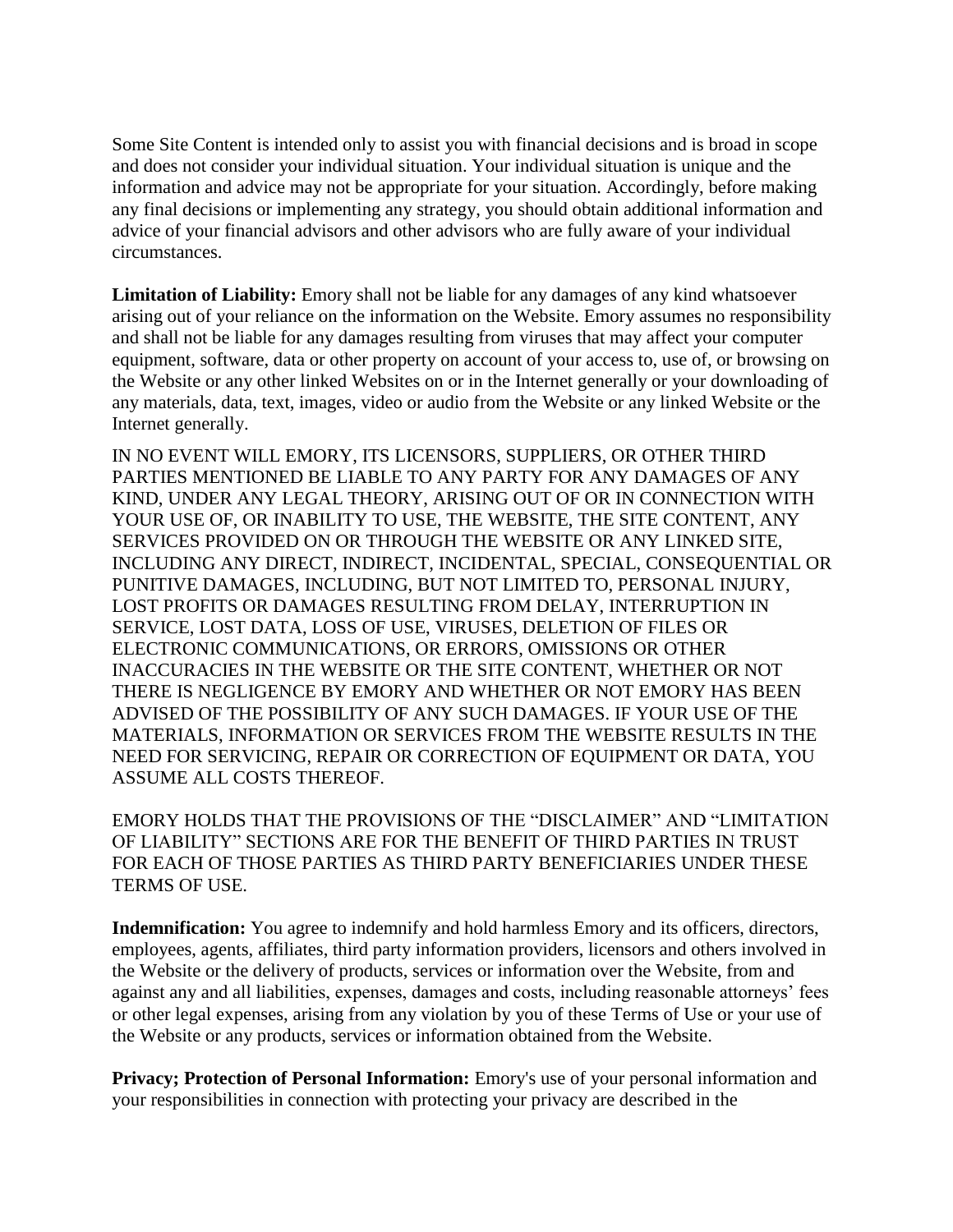Emory [Privacy Policy,](http://www.millerwelds.com/privacy-policy) which is incorporated by reference into these Terms of Use.

Any passwords used for the Website are for individual use only. You will be responsible for the security of your password.

You are prohibited from using any services or facilities provided in connection with the Website to compromise security or tamper with system resources and/or accounts. The use or distribution of tools designed for compromising security (e.g., password guessing programs, cracking tools or network probing tools) is strictly prohibited. If you become involved in any violation of system security, Emory reserves the right to release your details to system administrators at other Websites in order to assist them in resolving security incidents.

Emory reserves the right to cooperate fully with any law enforcement authorities with respect to any investigations involving any attempt to compromise security or tamper with system resources or with court orders requesting or directing Emory to disclose the identity of anyone posting any messages, or publishing or otherwise making available any materials that are believed to violate these Terms of Use. BY ACCEPTING THESE TERMS OF USE YOU WAIVE AND HOLD HARMLESS EMORY FROM ANY CLAIMS RESULTING FROM ANY ACTION TAKEN BY EMORY DURING OR AS A RESULT OF ITS INVESTIGATIONS AND/OR FROM ANY ACTIONS TAKEN AS A CONSEQUENCE OF INVESTIGATIONS BY EITHER EMORY OR LAW ENFORCEMENT AUTHORITIES.

**Customer Assistance Policy:** The business of Emory is renting high quality dry ice blasting equipment. Emory's challenge is to meet the needs of its customers and to exceed their expectations. On occasion, customers may ask Emory for advice or information about their use of Emory's products. Emory responds to its customers based on the best information in its possession at that time. Emory is not in a position to warrant or guarantee such advice, and assumes no liability, with respect to such information or advice. Emory expressly disclaims any warranty of any kind, including any warranty of fitness for any customer's particular purpose, with respect to such information or advice. As a matter of practical consideration, Emory also cannot assume any responsibility for updating or correcting any such information or advice once it has been given, nor does the provision of information or advice create, expand or alter any warranty with respect to the sale of Emory's products. Emory is a responsive vendor, but the selection and use of specific products rented by Emory is solely within the control of, and remains the sole responsibility of the customer. Many variables beyond the control of Emory affect the results obtained in dry ice blasting.

**User Submissions:** Emory welcomes your comments. All comments, suggestions or other information sent by you to the Website or in response to solicitations on the Website, will become Emory's property, and you agree that all intellectual property rights therein are transferred to Emory. To the extent any of the foregoing is prevented by applicable law, you hereby grant to Emory a perpetual, royalty-free, sublicensable license to use or exploit such intellectual property rights in any way. You understand that any posting on a publicly available portion of the Website is non-confidential for all purposes.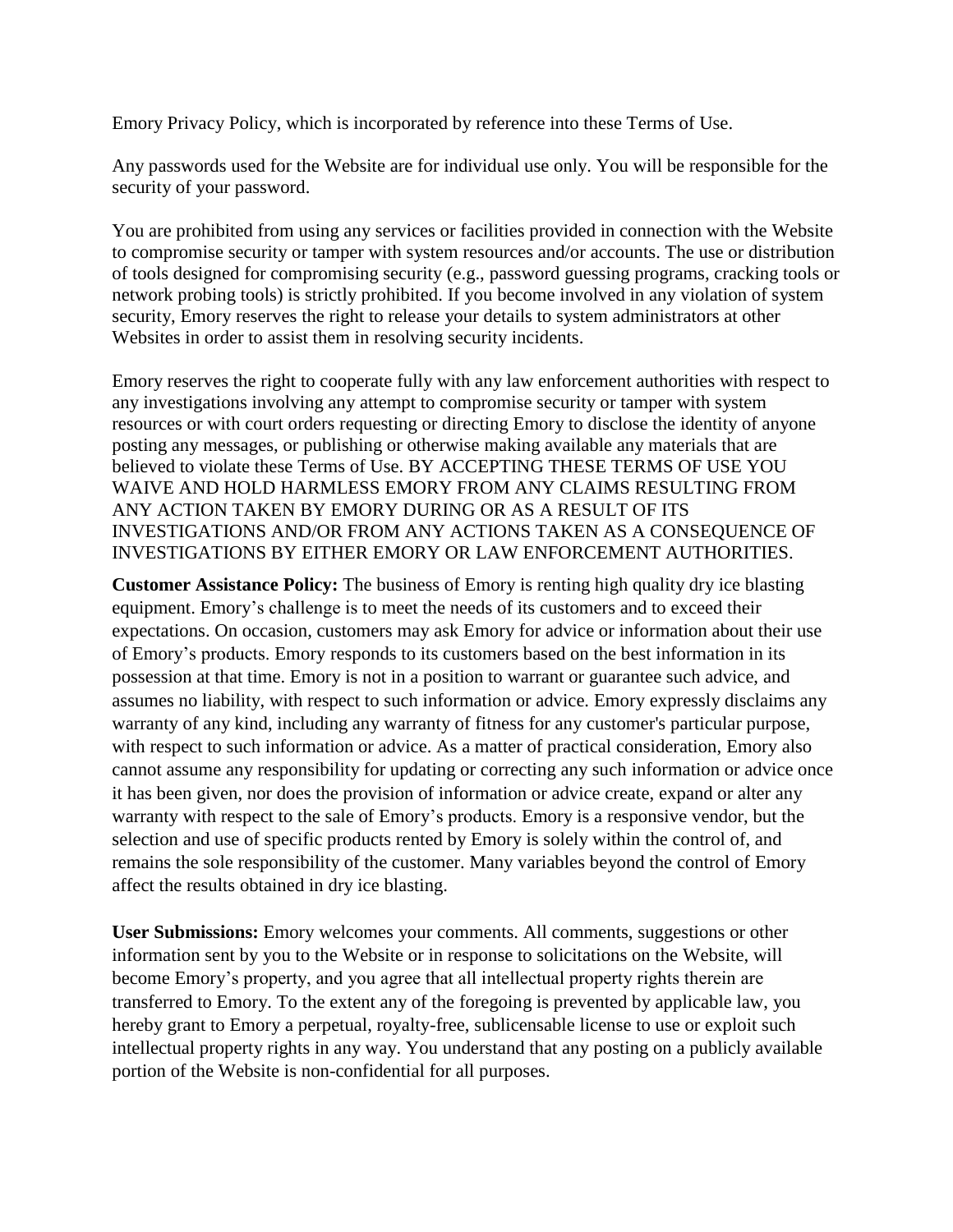**Links to Third Party Websites:** The Website contains links to third party sites. These are provided for the convenience of Emory customers and Emory makes no representations or warranties regarding and does not endorse the content or availability of these services or resources. Any concerns regarding these services or resources, or any link associated thereto, should be directed to the particular outside service or resource. Your use of third party Websites is at your own risk and subject to the terms and conditions of use for such Websites. Neither Emory nor its affiliates shall be liable for any damages of any kind arising out of the access or use of any site linked from the Website.

**Social Media Sites:** The Website may contain links to third party social media sites, such as Facebook, Twitter, YouTube, etc. (each, a "Social Media Forum"). Emory makes pages available on the Social Media Forums for informational purposes only, subject to the guidelines and/or disclaimers applicable to such Social Media Forums. Emory makes no no representation or warranty with respect thereto, has no control over the content appearing thereon and disclaims any responsibility to the extent such websites or platforms infringe upon any third party's intellectual property or other rights, contains inaccurate, incomplete or misleading information, lacks adequate security or contain viruses or other items of a destructive nature. Please be advised that when you link to an outside website or post content to a Social Media Forum, you do so at your own risk and are leaving our Website such that our privacy, security and information management policies and practices no longer apply. You should review the policies, practices and security measures of outside websites or social media platforms prior to visiting or submitting information to them.

**Linking to the Emory Website:** Linking to the Website from a third party website is permitted as a courtesy. This permission to link to the Website does not, in any way, imply Emory's endorsement of the linked site. Emory reserves the right to specifically revoke consent to link to the Website if Emory determines in its sole discretion that the website containing the Emory link does not meet Emory's aesthetic or other standards.

**Contact:** Please contact Emory at [support@emorydryice.com](mailto:support@emorydryice.com) if you become aware of any content that may infringe upon the copyright of a third party or that you believe to be in violation of these Terms of Use.

**Miscellaneous:** These Terms of Use shall be governed in all respects by and construed in accordance with the laws of the State of Delaware, USA, without regard to its conflicts of law principles. You agree to submit to the jurisdiction of such courts. These Terms of Use, as they may be amended from time to time, completely and exclusively state the agreement between you and Emory with respect to the Website, and no other terms that may have been communicated to you orally or in any other manner shall have any force or effect. Any cause of action you may have with respect to the Website must be commenced within one (1) year after the claim or cause of action arises or such claim or cause of action is barred.

If any part of these Terms of Use is unenforceable, the unenforceable part shall be construed to reflect, as nearly as possible, the original intentions of the parties. The other provisions of these